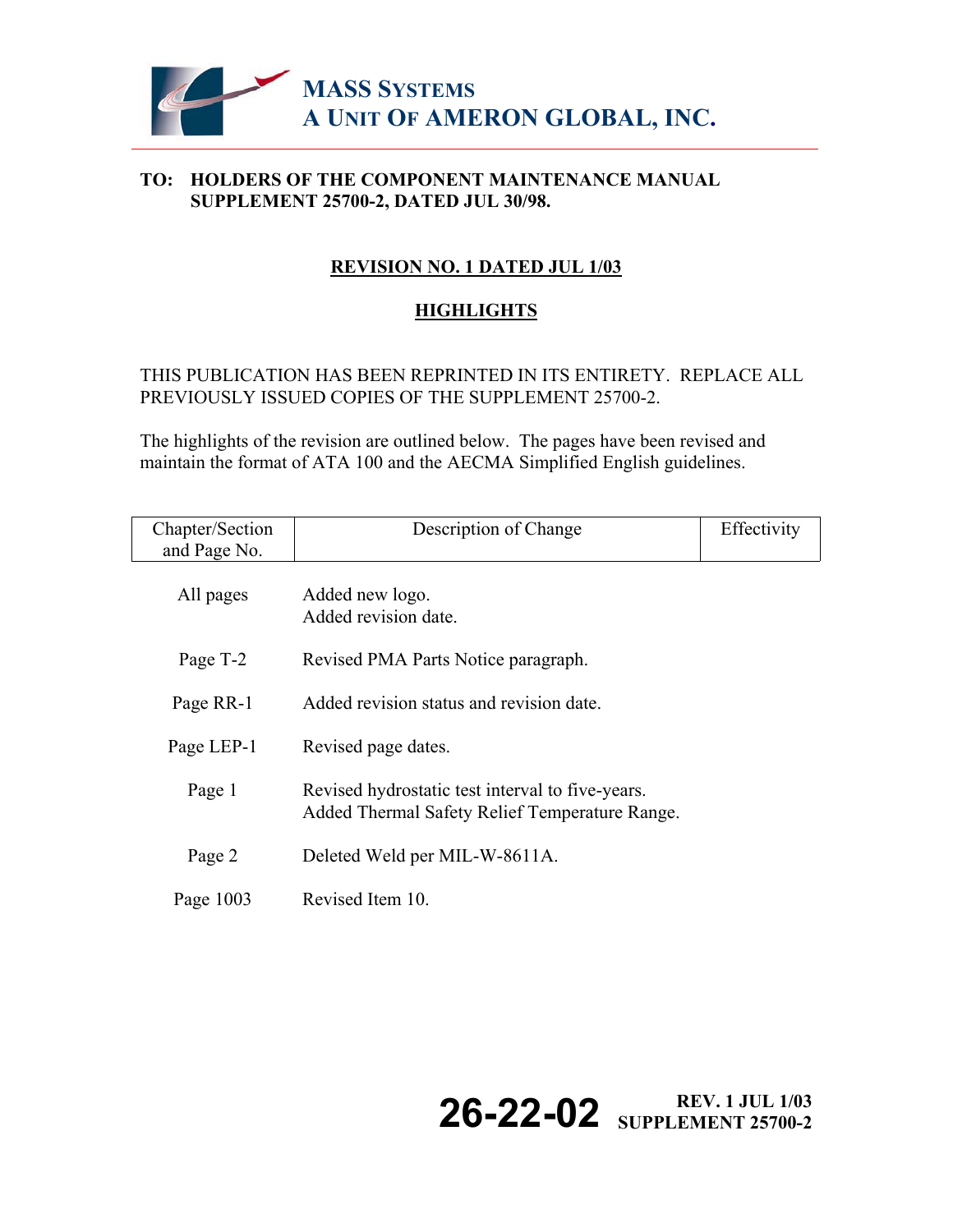

### **FIRE EXTINGUISHER, SINGLE OUTLET**

**86-CUBIC INCH (1,41 LITER)** 

**P/N 25700-2** 

**SUPPLEMENT TO** 

## **COMPONENT MAINTENANCE MANUAL 26-22-02**

**TECHNICAL PROPERTIES AND** 

**ILLUSTRATED PARTS LIST** 

**26-22-02 PAGE T-1 JUL 30/98 REV. 1 JUL 1/03 SUPPLEMENT 25700-2**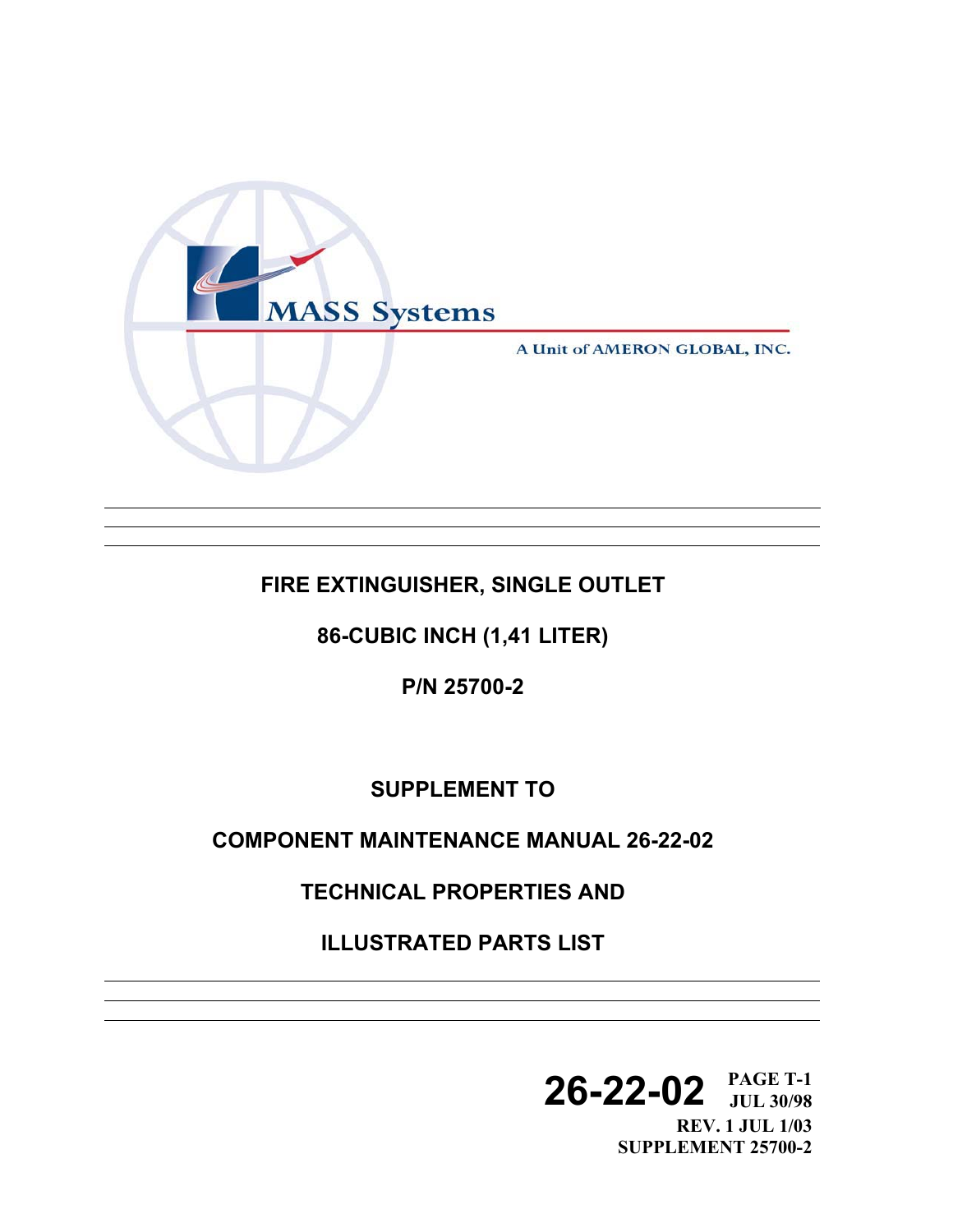

#### **CONFIDENTIALITY NOTICE**

This document contains confidential and proprietary information, which is the property of MASS Systems, Unit of Ameron Global, Inc. and shall not be copied or reproduced, in whole or in part, or the contents divulged or used for manufacture, without the specific written permission of MASS Systems, Unit of Ameron Global, Inc. Recipient, by acceptance, use, or retention of this document, acknowledges and agrees to the foregoing and covenants to maintain the contents in confidence.

#### **TECHNICAL DATA EXPORT NOTICE**

This data is exported to the requirements of the United States Government Export Administration Act of 1969, as amended, and promulgated by the export administration regulations as issued by the U. S. Department of Commerce. The data may not be reproduced and shall not, without the written permission of MASS Systems, Unit of Ameron Global, Inc., be used for purposes of manufacture, or shall it be disclosed, reexported, nor transmitted directly or indirectly from the importing country to any person, government, governmental entity or institution of another foreign government. It is understood and agreed that the use of this data shall be limited to the following purposes: (i) use by Support Service Contractors (except for manufacture), (ii) emergency repair or overhaul work, (iii) receiving inspection of hardware, (iv) evaluation of a bid or proposal. By acknowledgement of receipt of data containing this legend, importer agrees to comply thereto.

## **PMA PARTS NOTICE**

MASS Systems, A Unit of Ameron Global, Inc. authorizes the use of FAA-PMA component parts approved for use on the fire extinguisher application.

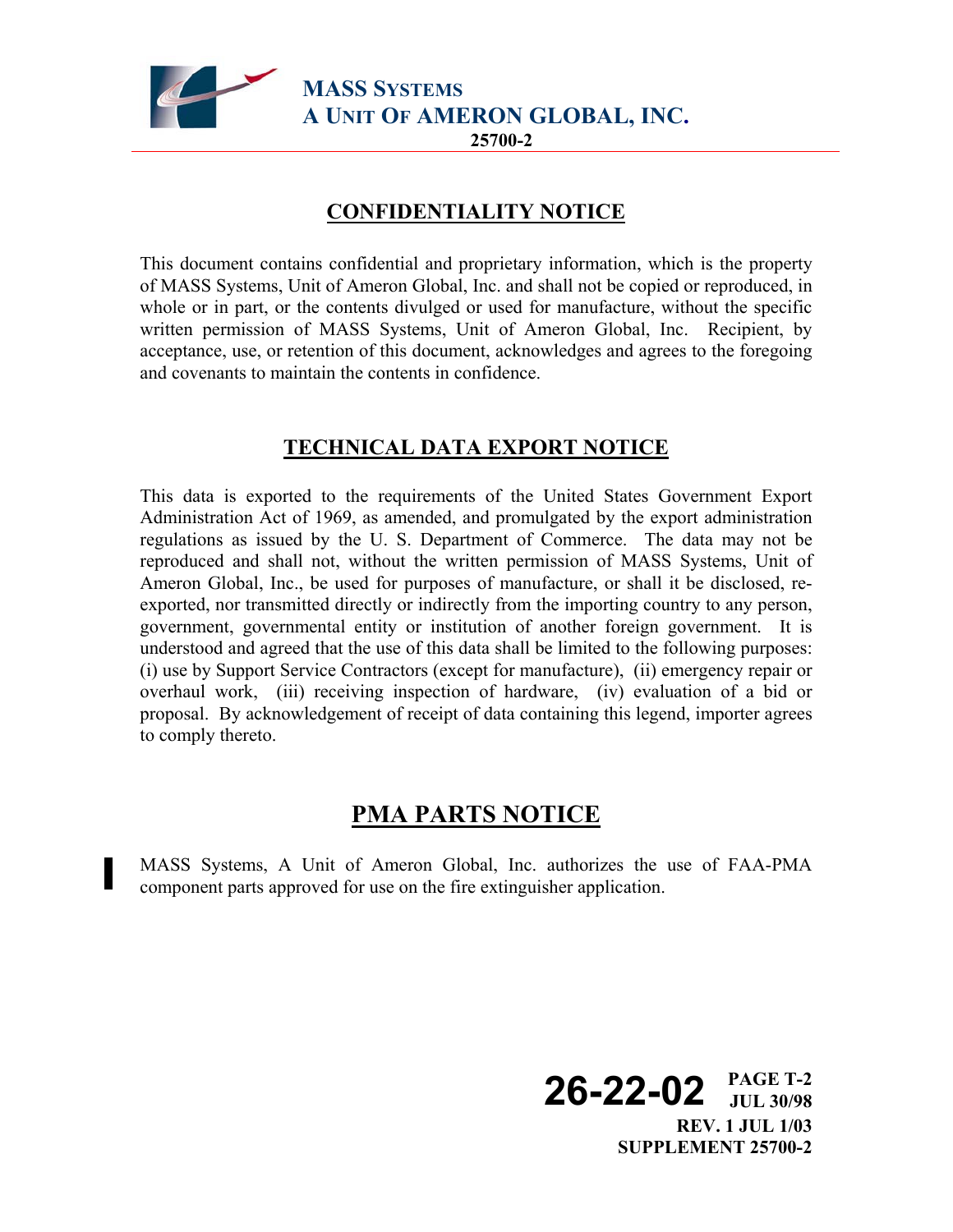

**RECORD OF REVISIONS** 

| REV.         | <b>ISSUE</b>     | <b>DATE</b>       | $\overline{BY}$ |
|--------------|------------------|-------------------|-----------------|
| NO.          | DATE<br>JUL 1/03 | FILED<br>JUL 1/03 |                 |
| $\mathbf{1}$ |                  |                   |                 |
|              |                  |                   |                 |
|              |                  |                   |                 |
|              |                  |                   |                 |
|              |                  |                   |                 |
|              |                  |                   |                 |
|              |                  |                   |                 |
|              |                  |                   |                 |
|              |                  |                   |                 |
|              |                  |                   |                 |
|              |                  |                   |                 |
|              |                  |                   |                 |
|              |                  |                   |                 |
|              |                  |                   |                 |
|              |                  |                   |                 |
|              |                  |                   |                 |
|              |                  |                   |                 |
|              |                  |                   |                 |
|              |                  |                   |                 |
|              |                  |                   |                 |
|              |                  |                   |                 |
|              |                  |                   |                 |
|              |                  |                   |                 |

| $\overline{BY}$ | REV.<br>NO. | <b>ISSUE</b> | <b>DATE</b>  | $\mathbf{B}\mathbf{Y}$ |
|-----------------|-------------|--------------|--------------|------------------------|
|                 |             | <b>DATE</b>  | <b>FILED</b> |                        |
|                 |             |              |              |                        |
|                 |             |              |              |                        |
|                 |             |              |              |                        |
|                 |             |              |              |                        |
|                 |             |              |              |                        |
|                 |             |              |              |                        |
|                 |             |              |              |                        |
|                 |             |              |              |                        |
|                 |             |              |              |                        |
|                 |             |              |              |                        |
|                 |             |              |              |                        |
|                 |             |              |              |                        |
|                 |             |              |              |                        |
|                 |             |              |              |                        |
|                 |             |              |              |                        |
|                 |             |              |              |                        |
|                 |             |              |              |                        |
|                 |             |              |              |                        |
|                 |             |              |              |                        |
|                 |             |              |              |                        |
|                 |             |              |              |                        |
|                 |             |              |              |                        |
|                 |             |              |              |                        |
|                 |             |              |              |                        |
|                 |             |              |              |                        |
|                 |             |              |              |                        |
|                 |             |              |              |                        |
|                 |             |              |              |                        |
|                 |             |              |              |                        |
|                 |             |              |              |                        |
|                 |             |              |              |                        |
|                 |             |              |              |                        |
|                 |             |              |              |                        |
|                 |             |              |              |                        |

**26-22-02 PAGE RR-1/RR-2 JUL 30/98 REV. 1 JUL 1/03 SUPPLEMENT 25700-2**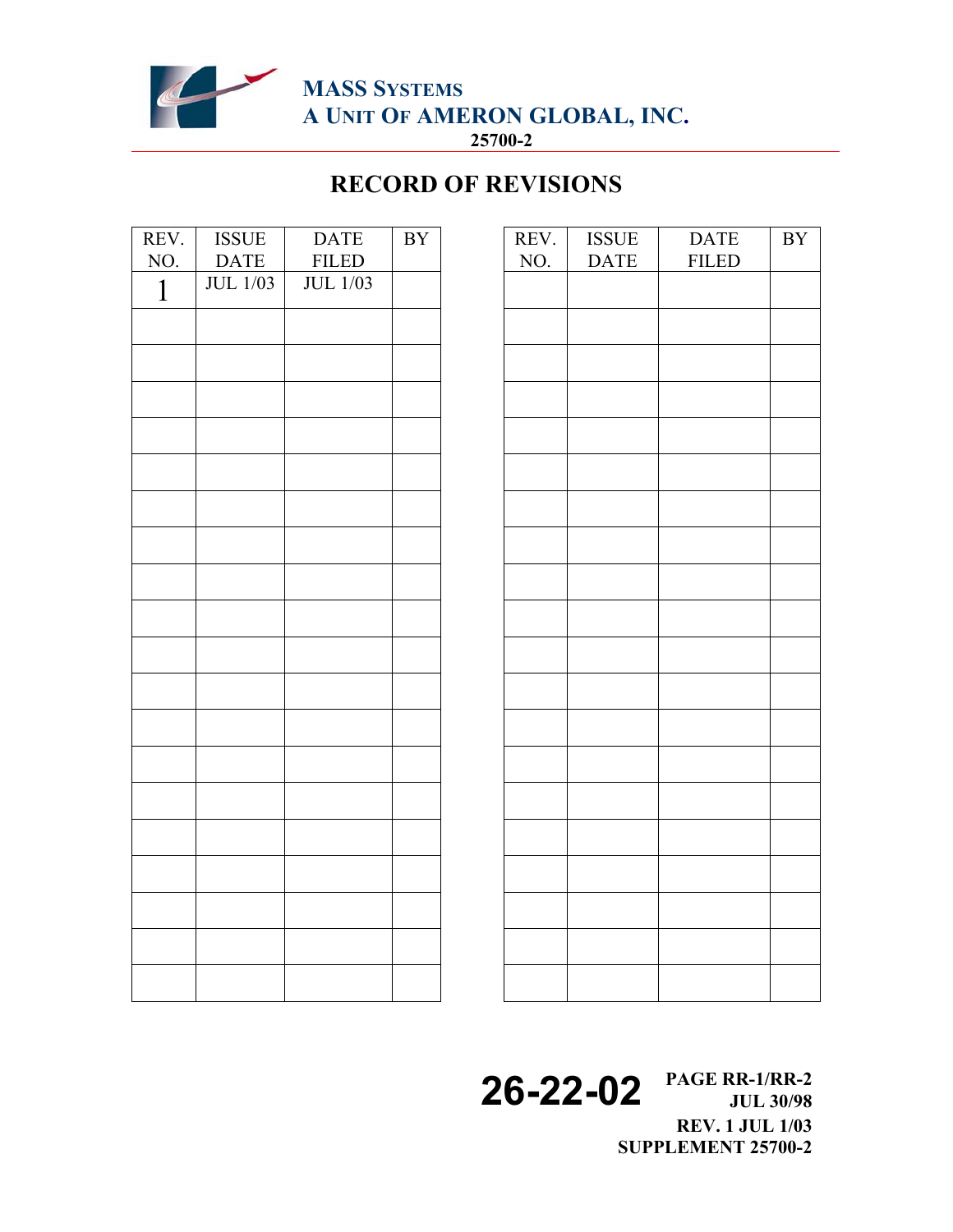

### **RECORD OF TEMPORARY REVISIONS**

| REV. NO. | $\overline{\mathsf{PAGE}}$<br><b>NUMBER</b> | <b>ISSUE</b><br><b>DATE</b> | $\rm BY$ | <b>DATE</b><br><b>REMOVED</b> | $\rm BY$ |
|----------|---------------------------------------------|-----------------------------|----------|-------------------------------|----------|
|          |                                             |                             |          |                               |          |
|          |                                             |                             |          |                               |          |
|          |                                             |                             |          |                               |          |
|          |                                             |                             |          |                               |          |
|          |                                             |                             |          |                               |          |
|          |                                             |                             |          |                               |          |
|          |                                             |                             |          |                               |          |
|          |                                             |                             |          |                               |          |
|          |                                             |                             |          |                               |          |
|          |                                             |                             |          |                               |          |
|          |                                             |                             |          |                               |          |
|          |                                             |                             |          |                               |          |
|          |                                             |                             |          |                               |          |
|          |                                             |                             |          |                               |          |
|          |                                             |                             |          |                               |          |
|          |                                             |                             |          |                               |          |
|          |                                             |                             |          |                               |          |
|          |                                             |                             |          |                               |          |
|          |                                             |                             |          |                               |          |
|          |                                             |                             |          |                               |          |

**26-22-02 PAGE RTR-1/RTR-2 JUL 30/98 REV. 1 JUL 1/03 SUPPLEMENT 25700-2**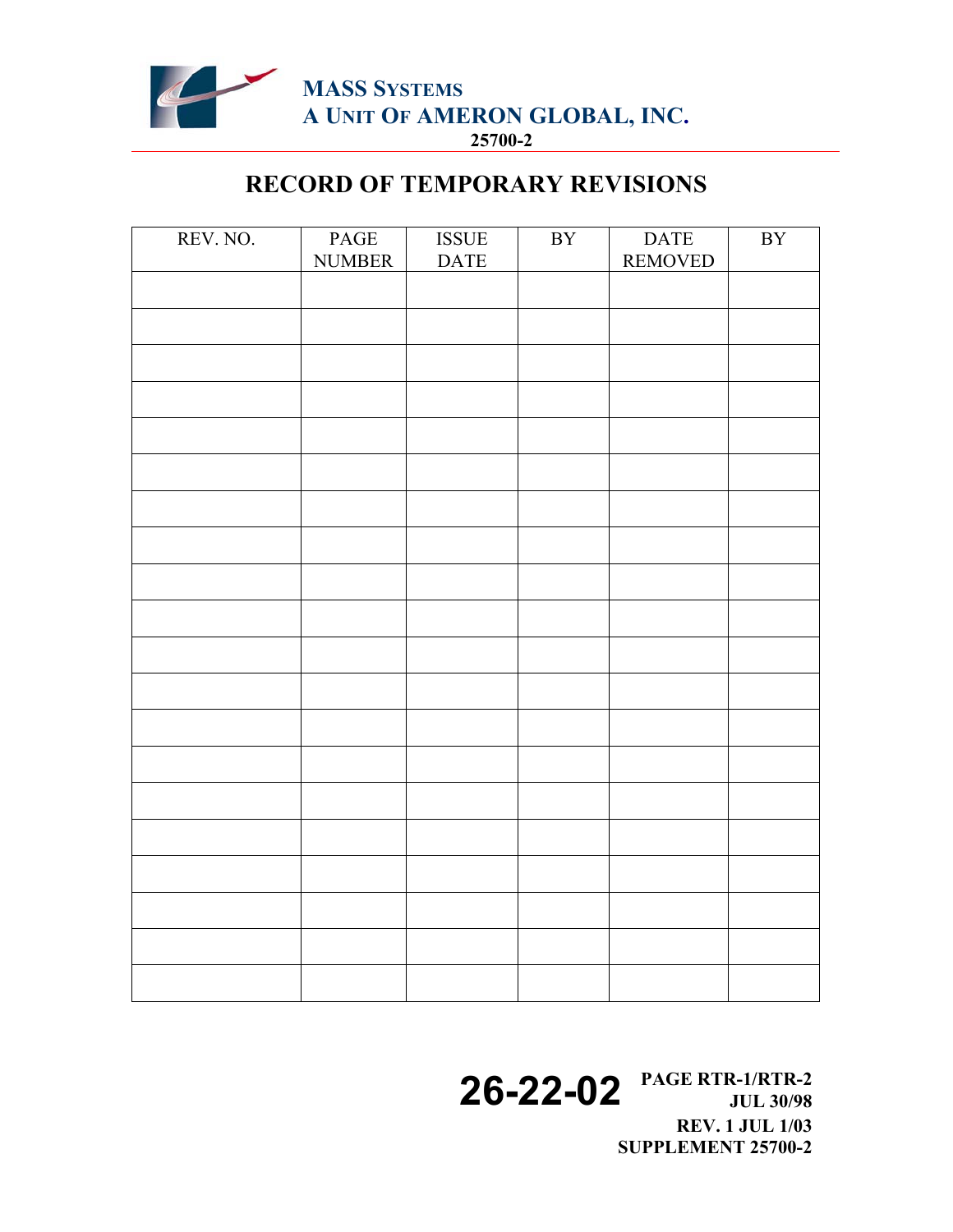

**25700-2**

# **SERVICE BULLETIN LIST**

| SERVICE BULLETIN | <b>ISSUE DATE</b> | <b>DATE FILED</b> | BY |
|------------------|-------------------|-------------------|----|
|                  |                   |                   |    |
|                  |                   |                   |    |
|                  |                   |                   |    |
|                  |                   |                   |    |
|                  |                   |                   |    |
|                  |                   |                   |    |
|                  |                   |                   |    |
|                  |                   |                   |    |
|                  |                   |                   |    |
|                  |                   |                   |    |
|                  |                   |                   |    |
|                  |                   |                   |    |
|                  |                   |                   |    |
|                  |                   |                   |    |
|                  |                   |                   |    |
|                  |                   |                   |    |
|                  |                   |                   |    |
|                  |                   |                   |    |
|                  |                   |                   |    |
|                  |                   |                   |    |
|                  |                   |                   |    |
|                  |                   |                   |    |
|                  |                   |                   |    |

**26-22-02 PAGE SBL-1/SBL-2 JUL 30/98 REV. 1 JUL 1/03 SUPPLEMENT 25700-2**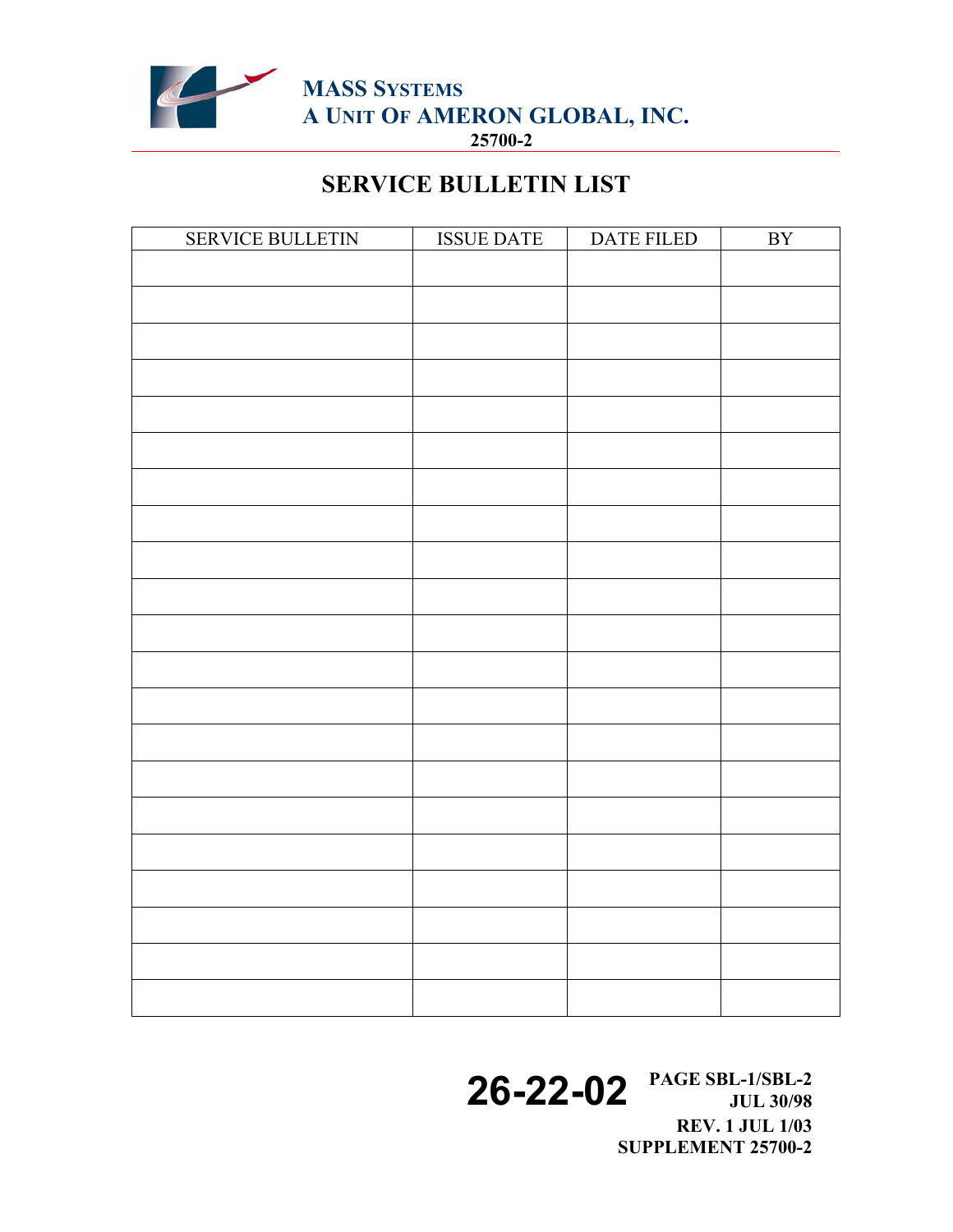

**MASS SYSTEMS A UNIT OF AMERON GLOBAL, INC.**

**25700-2**

# **LIST OF EFFECTIVE PAGES**

| <u>Subject</u>                                              | Page                         | <u>Date</u>                                                           |
|-------------------------------------------------------------|------------------------------|-----------------------------------------------------------------------|
| <b>Title Page</b><br><b>Notices</b>                         | $T-1$<br>$T-2$               | <b>Jul 1/03</b><br><b>Jul 1/03</b>                                    |
| <b>Record of Revisions</b>                                  | $RR-1$<br>$RR-2$             | <b>Jul 1/03</b><br><b>Blank</b>                                       |
| <b>Record of Temporary</b><br><b>Revisions</b>              | RTR-1<br>$RTR-2$             | <b>Jul 1/03</b><br><b>Blank</b>                                       |
| <b>Service Bulletin List</b>                                | SBL-1<br>$SBL-2$             | <b>Jul 1/03</b><br><b>Blank</b>                                       |
| <b>List of Effective Pages</b>                              | LEP-1<br>$LEP-2$             | <b>Jul 1/03</b><br><b>Blank</b>                                       |
| <b>Technical Properties</b>                                 | 1<br>$\overline{2}$          | <b>Jul 1/03</b><br><b>Jul 1/03</b>                                    |
| <b>Special Tools,</b><br><b>Fixtures</b> , and<br>Equipment | 901<br>902                   | <b>Jul 1/03</b><br><b>Blank</b>                                       |
| <b>Illustrated Parts List</b>                               | 1001<br>1002<br>1003<br>1004 | <b>Jul 1/03</b><br><b>Jul 1/03</b><br><b>Jul 1/03</b><br><b>Blank</b> |

**26-22-02 PAGE LEP-1/LEP-2 JUL 30/98 REV. 1 JUL 1/03 SUPPLEMENT 25700-2**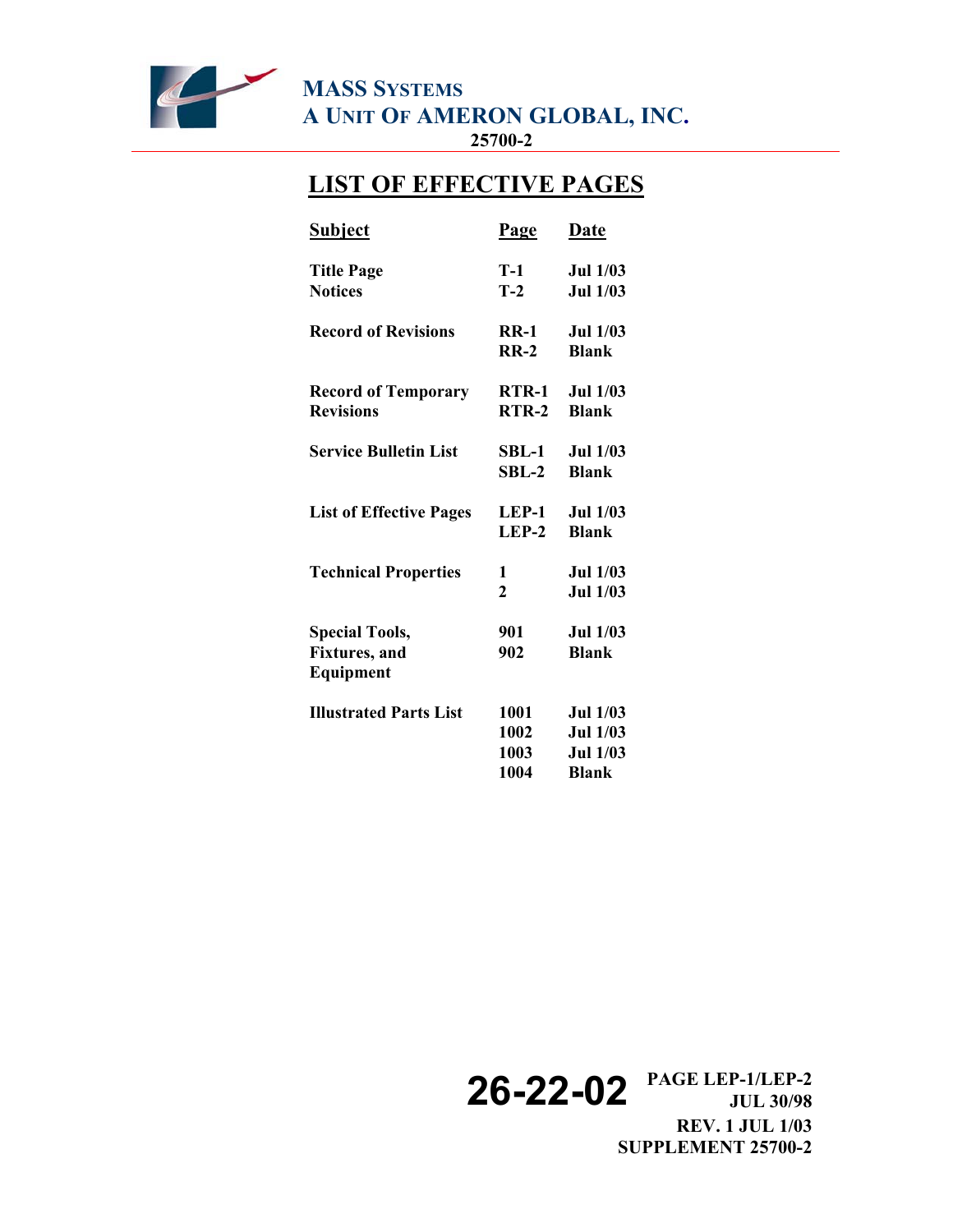

**25700-2**

# **TECHNICAL PROPERTIES**

| <b>PROPERTY</b>                                                                                                                                                                                                                                          | <b>SPECIFICATION</b>                                                                                                                                                                                                                                |
|----------------------------------------------------------------------------------------------------------------------------------------------------------------------------------------------------------------------------------------------------------|-----------------------------------------------------------------------------------------------------------------------------------------------------------------------------------------------------------------------------------------------------|
| Description<br>Part Number<br>Nomenclature<br><b>Customer Specification Number</b><br>Complies With                                                                                                                                                      | 25700-2<br>Fire Extinguisher, Single Outlet<br>332GM590000C<br>MIL-C-22284 and DOT-E 10440-1250                                                                                                                                                     |
| <b>Functional Properties</b><br><b>Internal Volume</b><br><b>Extinguishing Agent</b><br>Pressuring Gas                                                                                                                                                   | 86-cubic inches (1,41 liters)<br>Bromotrifluoromethane (CBrF <sub>3</sub> )<br>Nitrogen $(N_2)$                                                                                                                                                     |
| Pressure Data At 70°F (21°C)<br><b>Charge Pressure</b><br>Hydrostatic Test Pressure *<br><b>Burst Pressure</b>                                                                                                                                           | 600- to 625-psig (4137 to 4309 kPag)<br>2500-psig (17200 kPag)<br>3750-psig (25900 kPag) minimum                                                                                                                                                    |
| <b>Ambient Temperature Range</b><br><b>Safety Relief Temperature</b>                                                                                                                                                                                     | -60°F to +200°F (-50°C to +93°C)<br>255°F to 259°F (124°C to 126°C)                                                                                                                                                                                 |
| Weight Data<br>Empty Fire Extinguisher **<br>Extinguishing Agent (full charge)<br>Nitrogen Charge<br>Charged Fire Extinguisher **<br>Weight Check Interval<br>Allowable weight deviation - actual weight<br>versus weight marked on identification plate | 2.54-pounds $(1,15 \text{ kg})$ maximum<br>2.50- to 2.60-pounds $(1,13 \text{ to } 1,18 \text{ kg})$<br>$0.10$ -pound $(0.05 \text{ kg})$<br>5.24-pounds (2,38 kg) maximum<br>Once a year is recommended<br>Minus $0.10$ -pound $(0.05 \text{ kg})$ |

The fire extinguisher hydrostatic test interval is every 5-years. If 5-years have not elapsed, hydrostatic test can be waived.

\*\* Weight check includes the outlet valve (Item 20). Weight check does **not** include the cartridge (Item 5).

 $\blacksquare$ 

**26-22-02** JUL 30/98 **JUL 30/98 REV. 1 JUL 1/03 SUPPLEMENT 25700-2**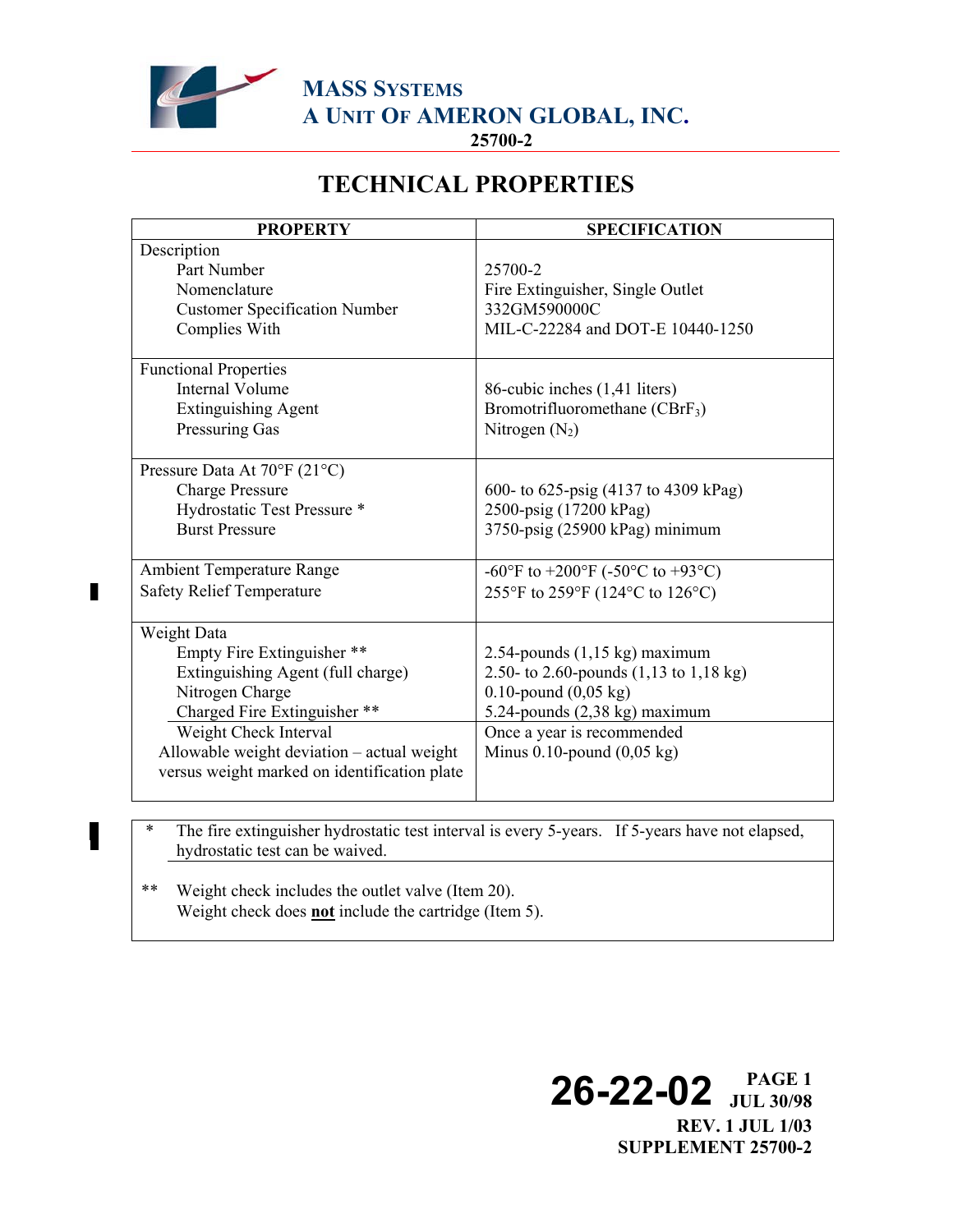

## **MASS SYSTEMS A UNIT OF AMERON GLOBAL, INC.**

**25700-2**

| <b>PROPERTY</b>                           | <b>SPECIFICATION</b>                                      |
|-------------------------------------------|-----------------------------------------------------------|
| Cartridge Data, Dual Bridgewire           |                                                           |
| Voltage                                   | 16- to 30-VDC                                             |
| <b>Current Rating - All Fire</b>          | 3.5-amperes minimum                                       |
| No Fire                                   | 1.0-ampere, 1.0-Watt for five-minutes maximum             |
| <b>Test Current</b>                       | 0.02-ampere maximum continuous                            |
| <b>Bridgewire Resistance</b>              | 0.9- to 1.1-Ohm                                           |
| Electrical Connector, 3 Pin               | MIL-C-83723 Series 3 Class R, Type 08TO3P6                |
| Maximum Life - Service and Storage        | 10-years                                                  |
| Classification                            | 1.4s, UN 0323                                             |
| Torque                                    | 90 to 100 inch-pounds (10,2 to 11,3 N·m)                  |
| Lockwire Size                             | $0.032$ -inch $(0, 81$ mm)                                |
|                                           |                                                           |
| Pressure Gauge Data                       |                                                           |
| Pressure Range                            | 0- to 1500-psig, 100-psi increments                       |
|                                           | $(0 to 10342 kPag, 689, 5 kPag increments)$               |
| Accuracy at 600 psig                      | $\pm$ 10-psig ( $\pm$ 68,9 kPag)                          |
| Accuracy Remainder of Scale               | $\pm 60$ -psig ( $\pm 413,7$ kPag)                        |
| <b>Orientation to Vertical Centerline</b> | $± 15-degrees$                                            |
|                                           |                                                           |
| <b>Outlet Disc Data</b>                   |                                                           |
| ID Length                                 | 0.255- to 0.265-inch $(6,48 \text{ to } 6,73 \text{ mm})$ |
| <b>Flange Thickness</b>                   | 0.095- to 0.105-inch $(2,41$ to 2,67 mm)                  |
|                                           |                                                           |
| Filler with Safety Relief Data            |                                                           |
| Color Code                                | Red                                                       |
| <b>Thread Size</b>                        | MS33656-4                                                 |
| Torque                                    | 90 to 100 inch-pounds (10,2 to 11,3 N·m)                  |
| Lockwire Size                             | $0.032$ -inch $(0.81$ mm)                                 |
| <b>Outlet Valve Assembly Data</b>         |                                                           |
| <b>Thread Size</b>                        | M18 x 1.5                                                 |
| Torque                                    | 25 to 30 foot-pounds (33,9 to 40,7 N·m)                   |
| Lockwire Size                             | $0.032$ -inch $(0, 81$ mm)                                |
|                                           |                                                           |
| Minimum Height Dimension Data             |                                                           |
| Discharge Boss                            | $0.250$ -inch $(6.35$ mm)                                 |

**26-22-02** JUL 30/98 **JUL 30/98 REV. 1 JUL 1/03 SUPPLEMENT 25700-2**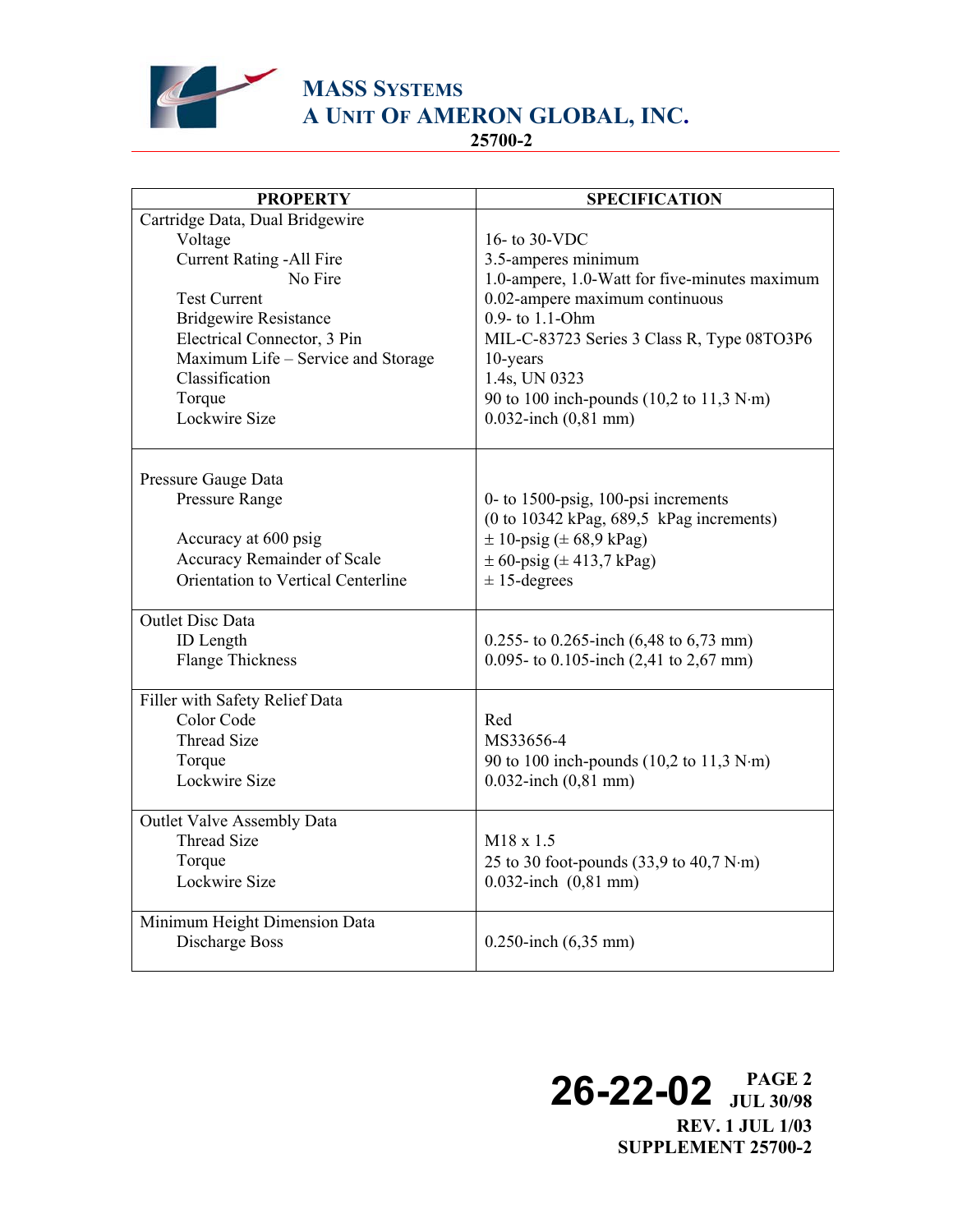

**25700-2**

# **SPECIAL TOOLS, FIXTURES, AND EQUIPMENT**

Special tools, fixtures, and test equipment required for maintenance of the fire extinguishers are listed in Table 901. Equivalent items may be substituted.

| <b>NOMENCLATURE</b>                   | <b>PART OR</b><br><b>SPECIFICATION</b><br><b>NUMBER</b> | <b>SOURCE (CAGE)</b>                                   |
|---------------------------------------|---------------------------------------------------------|--------------------------------------------------------|
| Cap, Hydrostatic Test, Discharge Boss | 91021-1                                                 | MASS Systems, A Unit of<br>Ameron Global, Inc. (0FRR4) |
| Cradle, Fire Extinguisher             | 91033-86                                                | MASS Systems, A Unit of<br>Ameron Global, Inc. (0FRR4) |
| <b>Outlet Safety Cap</b>              | 27319-1                                                 | MASS Systems, A Unit of<br>Ameron Global, Inc. (0FRR4) |
| Resurfacing Tool, Discharge Boss      | 91044-1                                                 | MASS Systems, A Unit of<br>Ameron Global, Inc. (0FRR4) |
| Safety Chamber, Cartridge             | 91035-2                                                 | MASS Systems, A Unit of<br>Ameron Global, Inc. (0FRR4) |
| <b>Welding Fixture</b>                | 91100-1                                                 | MASS Systems, A Unit of<br>Ameron Global, Inc. (0FRR4) |

#### **Special Tools, Fixtures, and Equipment Table 901**

**26-22-02** PAGE 901/902 **JUL 30/98 REV. 1 JUL 1/03 SUPPLEMENT 25700-2**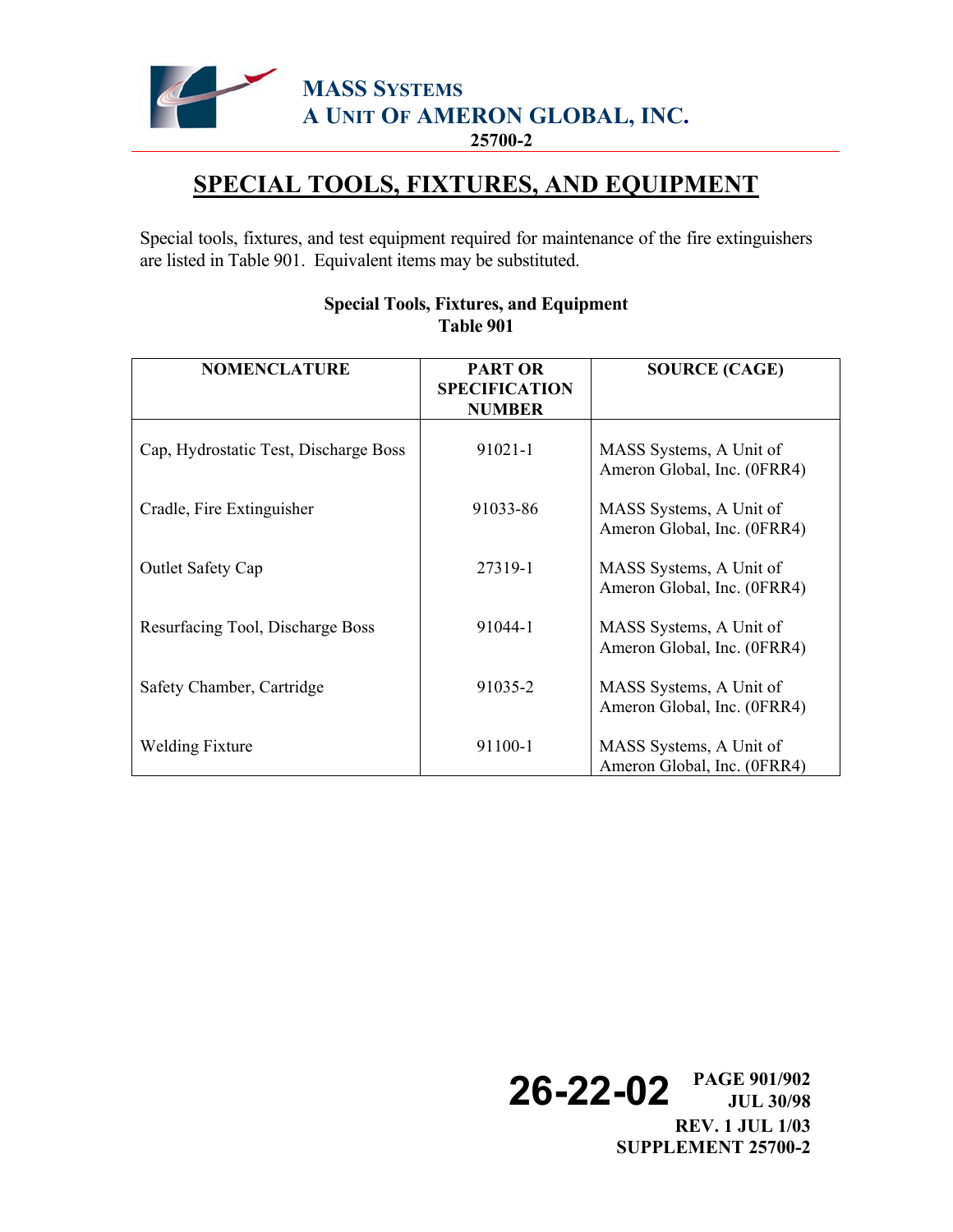

# **THIS PAGE INTENTIONALLY LEFT BLANK**

**26-22-02 PAGE 1001 JUL 30/98 REV. 1 JUL 1/03 SUPPLEMENT 25700-2**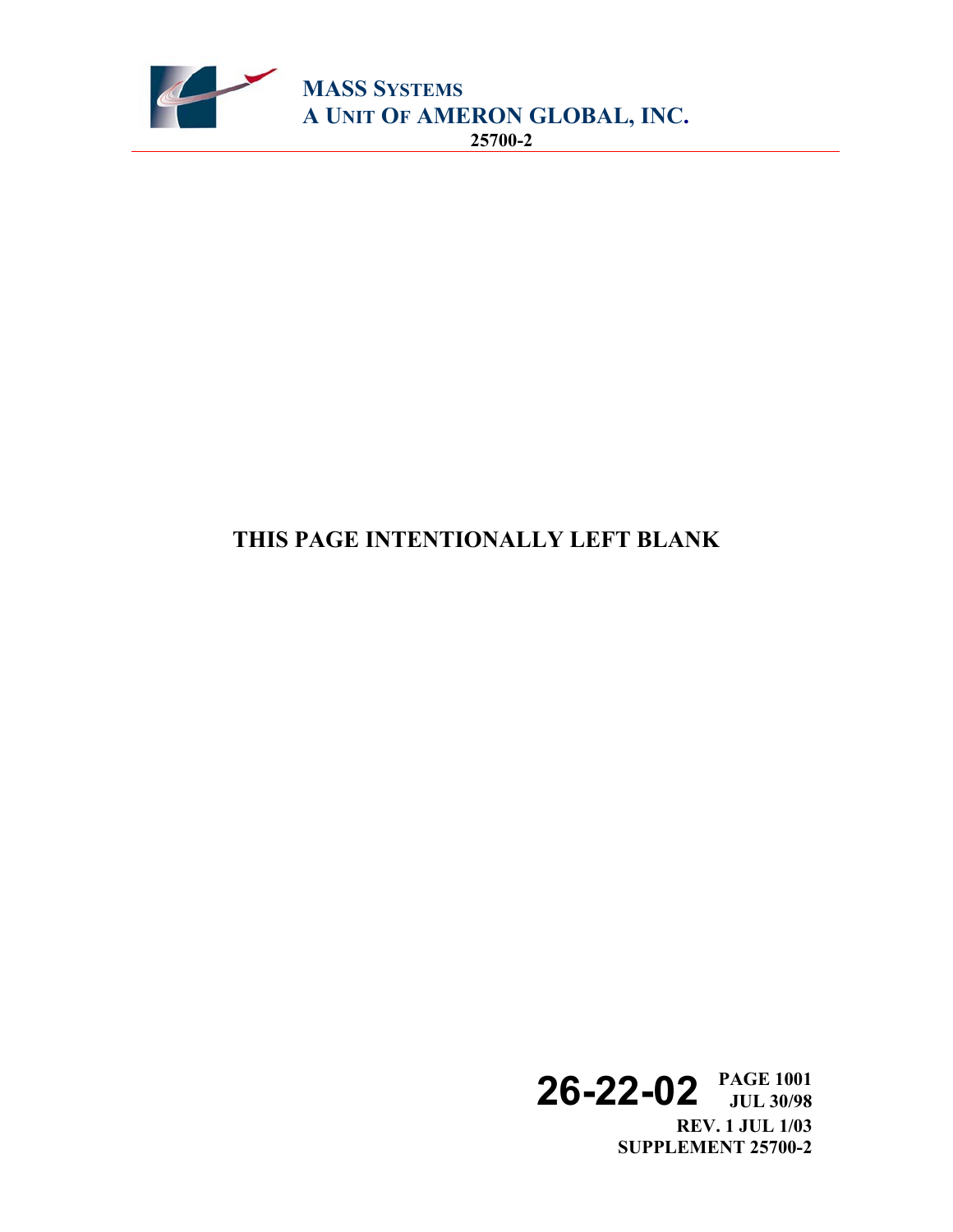

**ILLUSTRATED PARTS LIST**



**IPL FIGURE 1. FIRE EXTINGUISHER EXPLODED VIEW**

**26-22-02 PAGE 1002 JUL 30/98 REV. 1 JUL 1/03 SUPPLEMENT 25700-2**